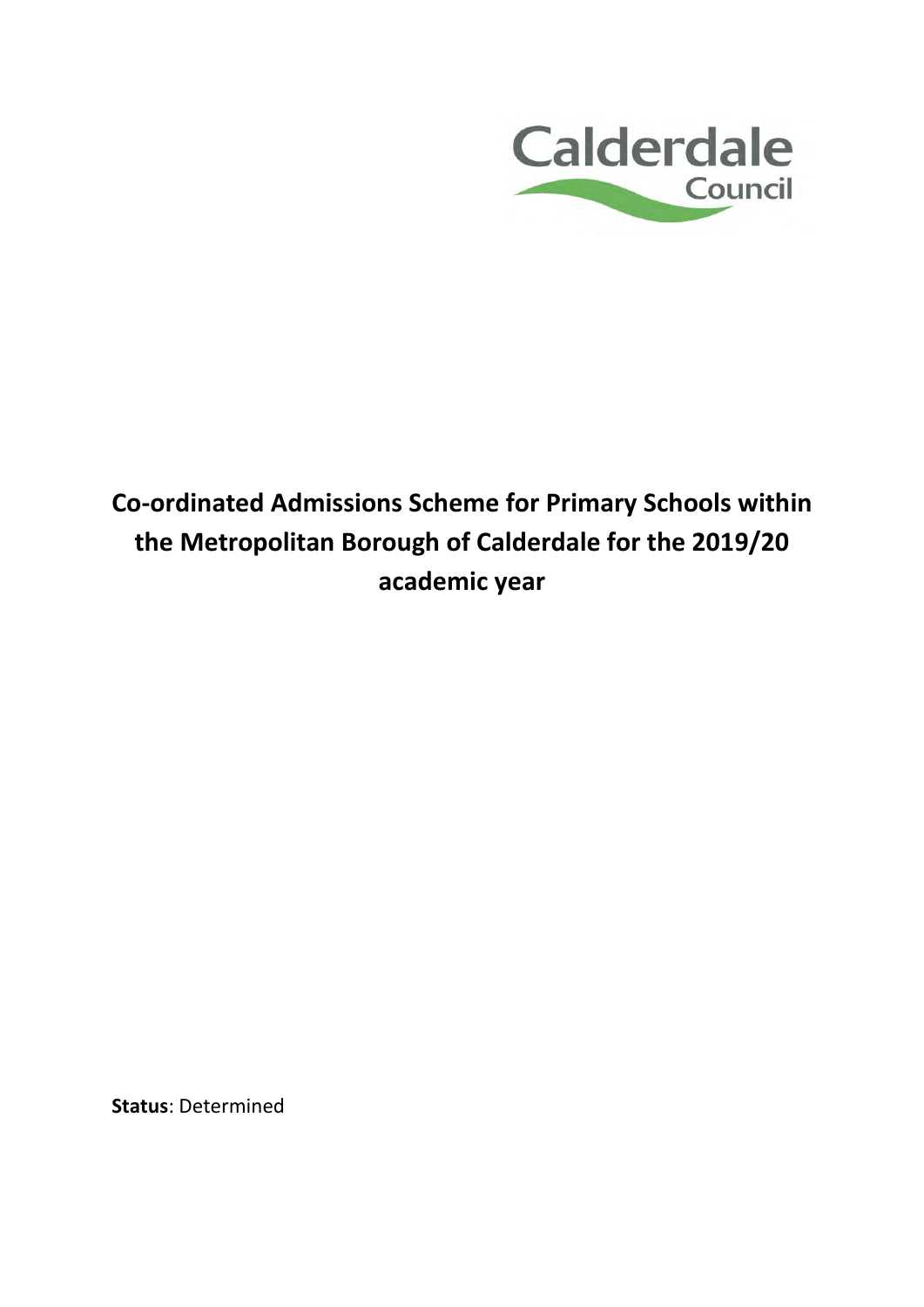# **Co-ordinated Admissions Scheme for Primary Schools within the Metropolitan Borough of Calderdale for the 2019/20 academic year**

# **1. Introduction**

- 1.1 This scheme for co-ordinated admissions has been prepared in accordance with The School Standards and Framework Act 1998, The School Admissions (Admission Arrangements and Co-ordination of Admission Arrangements) (England) Regulations 2012 and The School Admissions Code.
- 1.2 Each Local Authority is required to have a scheme for co-ordinating the arrangements for the admission of pupils to Primary schools within the Local Authority (LA) area.
- 1.3 A co-ordinated admissions scheme seeks to ensure that every child living in a local authority area, who has applied in the normal admission round, receives one, and only one, offer of a school place on the same day.
- 1.4 A co-ordinated admissions scheme also seeks to ensure that a child living in a local authority area, who has applied for a school place in any other year group, receives only one offer of a school place.
- 1.5 It is a requirement of the local authority to enable the parent of a child in the area of the authority, to express a preference as to the school at which they wish education to be provided. The offer of a place should be the responsibility of the "home" local authority.
- 1.6 Every local authority is required to exchange information with regard to the expression of a preference for a school outside of the local authority in which the pupil lives.
- 1.7 The School Admissions Code requires admission arrangements to be as simple as possible for parents to use and admission criteria to be clear, fair and objective.
- 1.8 This scheme has been produced following advice taken from the Calderdale Admissions Forum and will be implemented from the academic year commencing September 2019.
- 1.9 The scheme is determined following statutory consultation where necessary.
- 1.10 The scheme shall apply to every maintained primary school and academy in the Local Authority area (except special schools) and shall take effect in September 2019.
- 1.11 The Authority will fully coordinate admission arrangements with Bradford, Kirklees, Lancashire and Rochdale. However, information will be exchanged with other local authorities where appropriate.

# **2. Interpretation and Glossary**

2.1 In this scheme –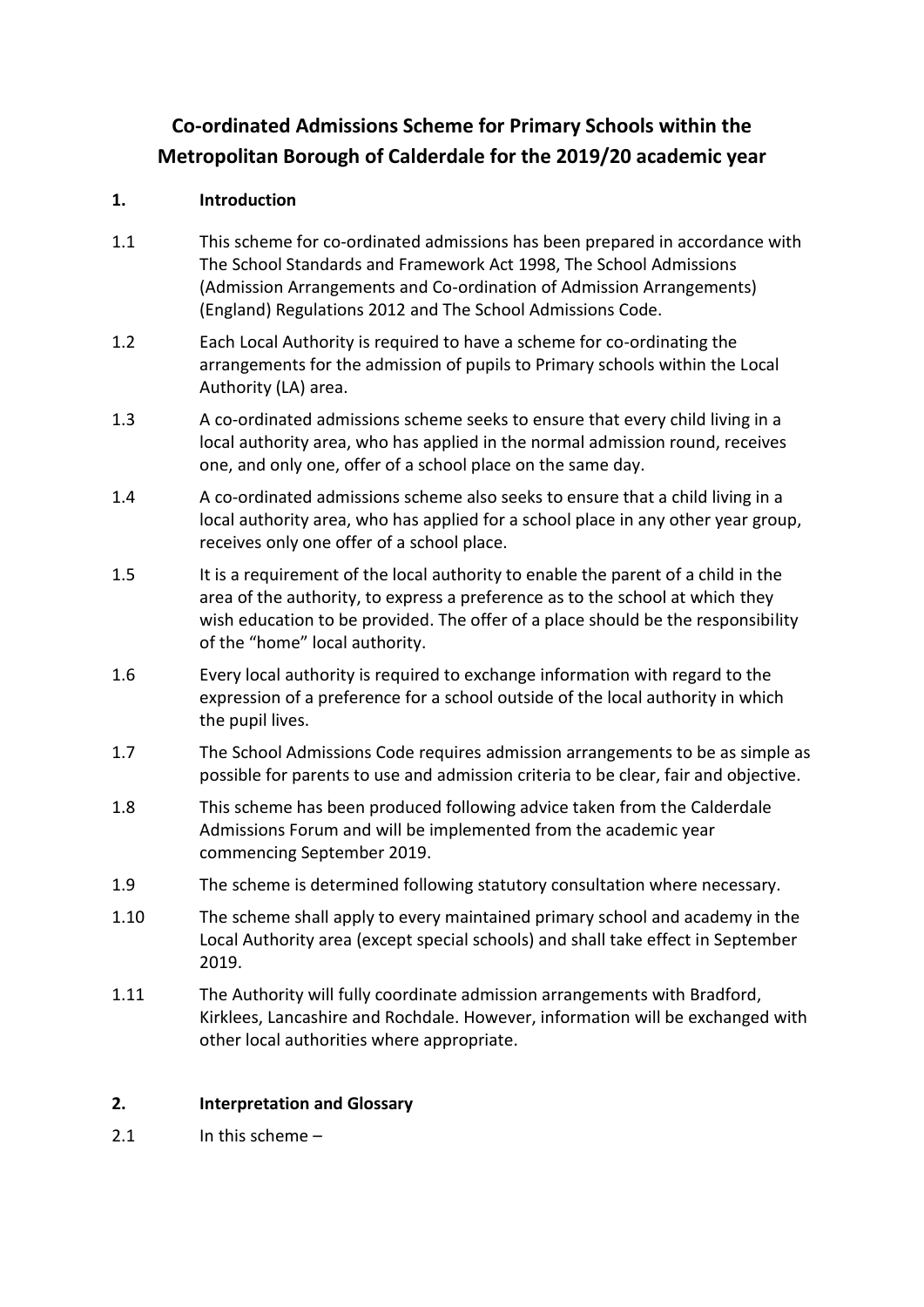"The Local Authority" means The Borough Council of Calderdale acting in their capacity as Local Authority.

"The Local Authority area" means the area in respect of which The Borough Council of Calderdale is responsible for maintaining schools.

"Primary education" has the same meaning as in section 2(1) of the Education Act 1996.

"Secondary education" has the same meaning as in section 2(2) of the Education Act 1996.

"Primary school" has the same meaning as in section 5(1) of the Education Act 1996.

"Secondary school" has the same meaning as in section 5(2) of the Education Act 1996.

"School" means an academy, community, foundation or voluntary school (but not a special school) which is maintained by the Local Authority.

"Admission authority" in relation to a community or voluntary controlled school means the Local Authority. "Admission authority" in relation to a foundation or voluntary aided school means the governing body of that school. "Admission authority" in relation to an academy means the academy trust of that school.

"The specified year" means the school year commencing at, or about, the beginning of September 2019.

"Admission arrangements" means the arrangements for a particular school or schools which govern the procedures and decision making for the purpose of admitting pupils to the school.

"In Year Application (casual transfer)" means any application for a place within any year group received during the school year beginning September 2019.

"Eligible for a place" means that a child has been placed on a school's ranked list at such a point which falls within the school's published admission number.

"Parent" means parent or carer; a person with parental responsibility for the child.

#### **3. The Application**

- 3.1 Parents must make an online application which will be used for the purpose of admitting pupils into the first year of primary education in the year specified. The online application facility will be available from 19 November 2018 up until the deadline of 15 January 2019.
- 3.2 The online application will:

 invite parents to express up to five preferences in rank order. The schools listed can be within Calderdale, outside of Calderdale or a combination of both;

invite parents to give any reasons for their preferences;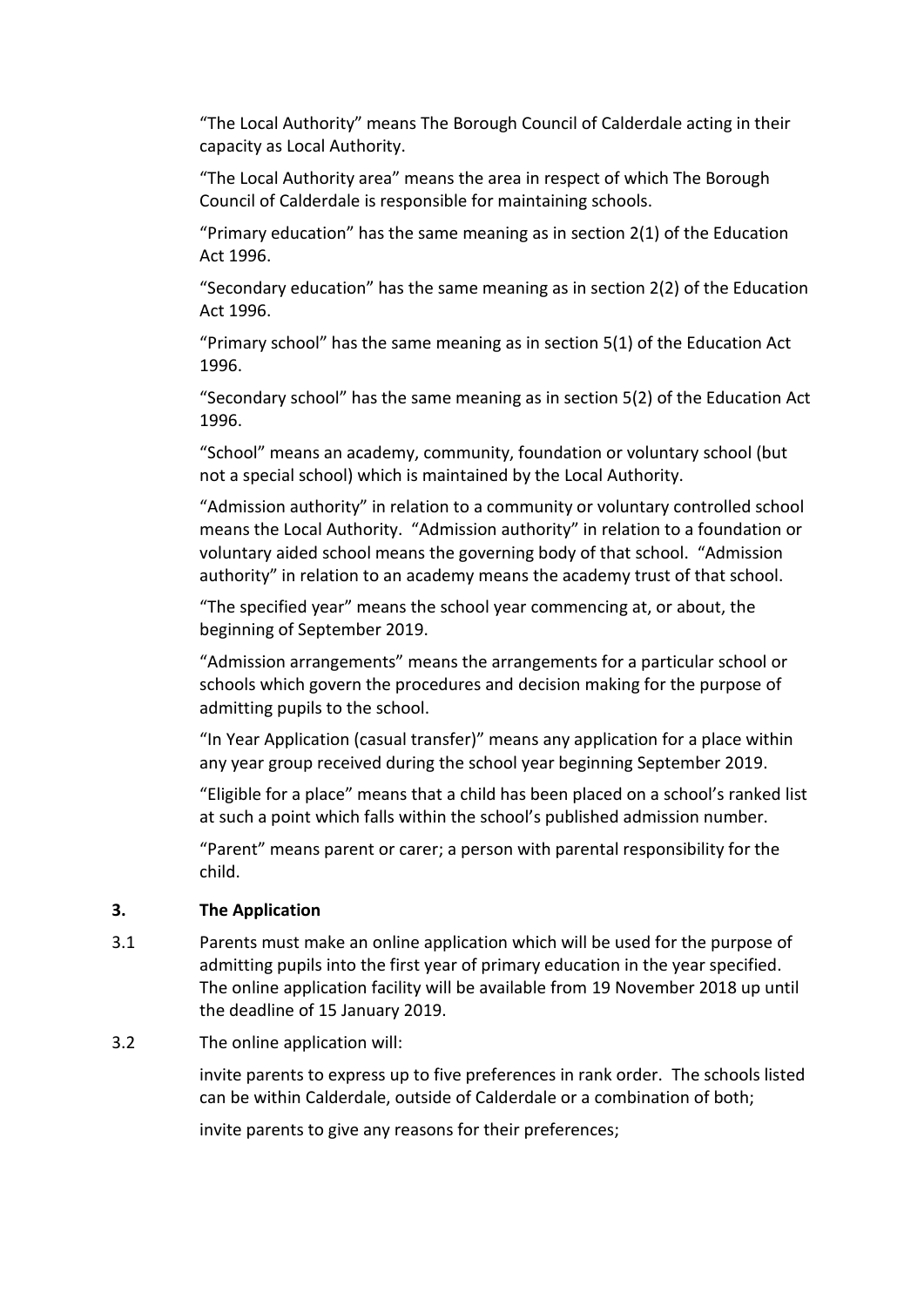specify the closing date for submitting their preferences and detail where any supplementary information forms must be returned.

3.3 The Local Authority will ensure:

 that the admission to primary school information is available for parents on request from the Local Authority and from all maintained primary schools in the Local Authority area. This material will be widely publicised;

 that all preferences expressed on the application are valid applications. The governing body/academy trust of a voluntary aided school or academy can request additional information on a supplementary form, where that school has been expressed as a preference. A supplementary form can only be requested where additional information is required for the governing body/academy trust to apply their oversubscription criteria. Any supplementary forms should be returned to the relevant school. Any supplementary forms received by the Local Authority will be passed to the relevant school;

 that where a school receives a supplementary form, it will not be regarded as a valid application unless the parent has also submitted an online application and the school has been expressed as a preference. Parents will not be under any obligation to complete a school's supplementary form where this is not strictly required for the governing body/academy trust to apply their oversubscription criteria.

- 3.4 The closing date for applications is 15 January 2019.
- 3.5 The application and any supporting documents, where requested, must be returned to the Local Authority by this date.
- 3.6 Supplementary forms, where applicable, must be submitted by parents to the relevant schools. This should be by 15 January 2019 unless otherwise specified.

#### **4. The Application Process**

- 4.1 The Local Authority will act as an agent for foundation, voluntary aided schools and academies.
- 4.2 The Local Authority will make decisions with respect to the offer or refusal of a place where:

a child is eligible for a place at more than one school;

a child is not eligible for a place at any of the schools expressed as a preference.

4.3 The timetable for the process is as follows:

15 January 2019 – Close date for all applications to be submitted to the Local Authority. All applications received by this date will be classed as on time.

By 11 February 2019 the Local Authority will notify the admission authority for each voluntary aided and foundation school (and academies where relevant) of every preference made for their school.

By 11 February 2019 the Local Authority will notify other local authorities of any parental preference for schools outside of Calderdale.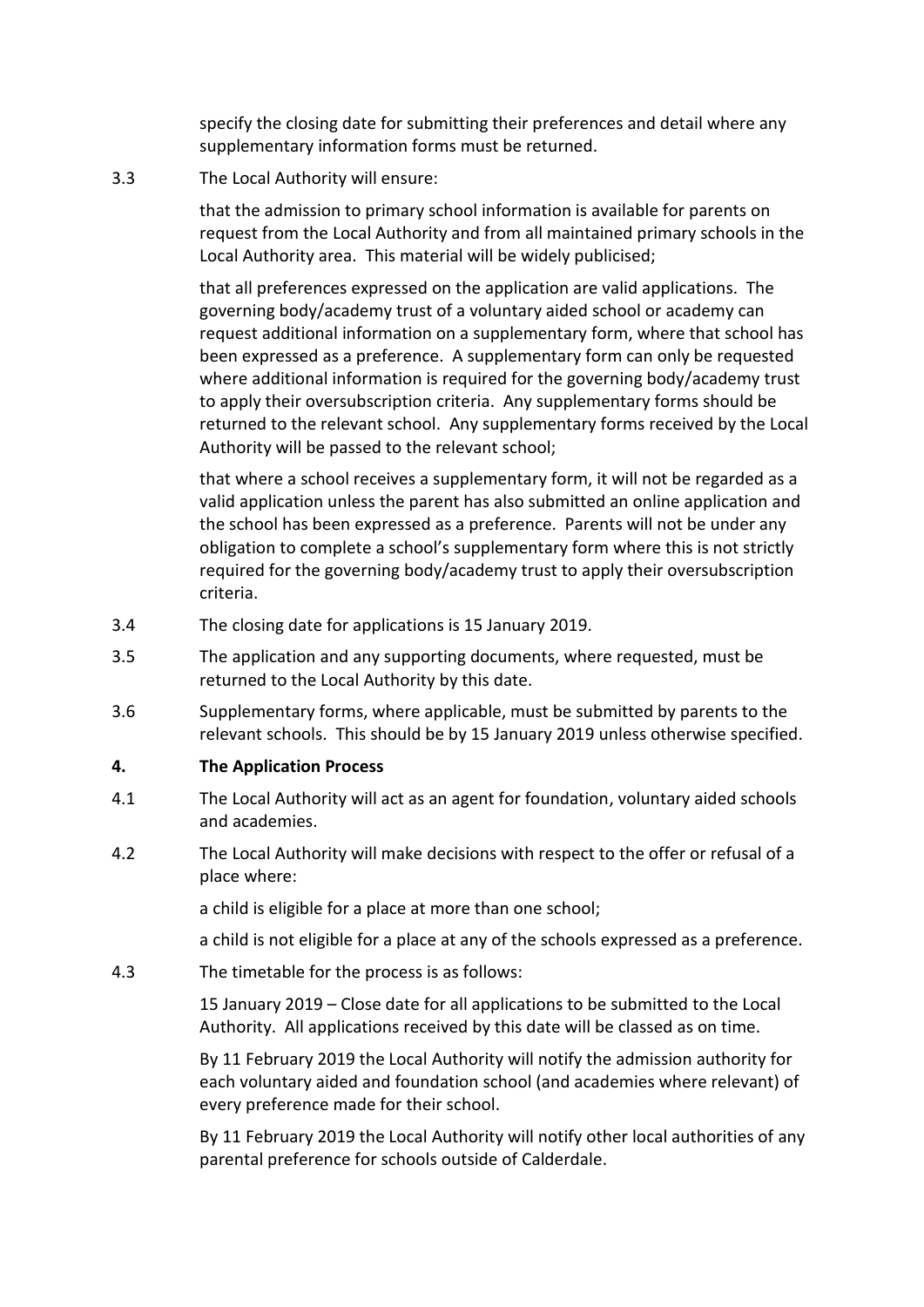By 27 February 2019 the admission authority for each voluntary aided and foundation school (and where relevant academies) will have considered all of the preferences for their school and have provided the Local Authority with a ranked list of all applicants in accordance with their oversubscription criteria.

4.4 The Local Authority will then match this ranked list against all other ranked lists and:

> Where a child is only eligible for a place at one of the preferred schools, that school will be offered;

where a child is eligible for a place at two or more of the preferred schools, they will be allocated a place at whichever one is ranked highest.

- 4.5 Where a child is resident within the Local Authority area and is not eligible for any of the preferred schools, they will be allocated a place at the school nearest to the family home that has a vacancy (this will be within a 2 mile walking distance wherever possible).
- 4.6 By 11 March 2019 the exchange of information with other local authorities in respect of provisional offers will have commenced.
- 4.7 By 28 March 2019 the Local Authority will have notified other local authorities of the final places in Calderdale schools that can be offered to their residents.
- 4.8 By 28 March 2019 the Local Authority will have made decisions with regards to the offer or refusal of a place where:

a child is eligible for a place at two or more of the preferred schools;

a child is resident in the Local Authority area and is not eligible for a place at any of the preferred schools.

- 4.9 By 11 April 2019 the Local Authority will inform all Calderdale schools of the pupils to be offered places at their school.
- 4.10 On 16 April 2019 (National Offer Day) the Local Authority will inform parents of their allocation of a school place.
- 4.11 The offer information provided to parent will include:

the name of the school at which a place is offered;

the reason why the child is not being offered a place at any of the other schools listed as a preference on the application;

information about their statutory right of appeal against the decisions to refuse places at the other preferred schools;

information on how to be considered for alternative school places that may become available after 16 April 2019.

# **5. Applications for children of UK Service Personnel**

5.1 Applications for children of service personnel with a confirmed posting to the Local Authority area will be considered in advance of the family moving in to the area. Where possible an application must be included in the normal admission round.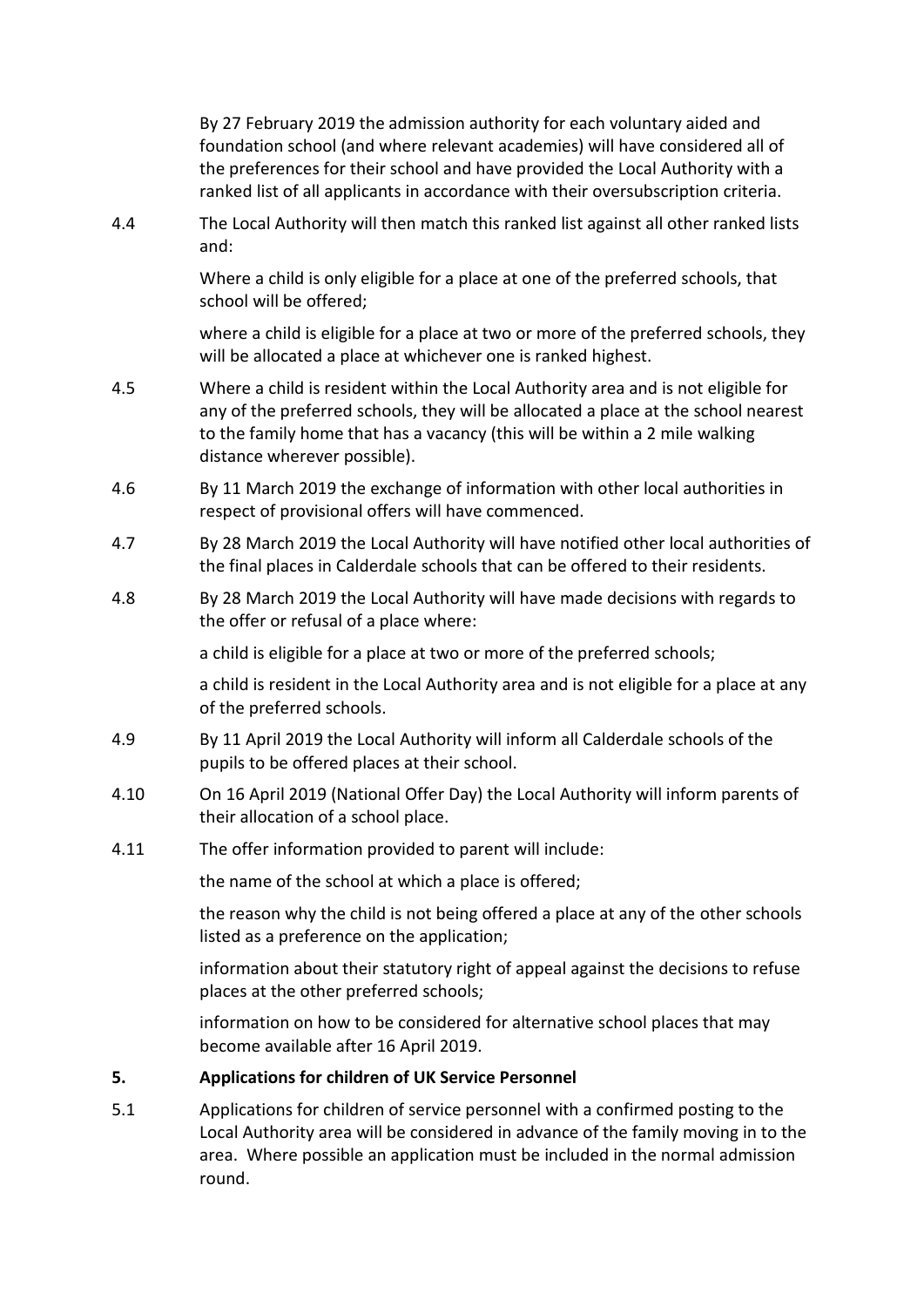- 5.2 An official letter, such as a posting note or letter of support from the Commanding Officer, should be sent to the Local Authority as soon as possible. This should include the relocation date and the unit postal address.
- 5.3 Until a fixed address is available, the unit postal address will be used and a school place allocated accordingly.
- 5.4 The Local Authority will not refuse a child of UK service personnel a place because the family does not currently live in the area. It is also not permitted to reserve places for these children.
- 5.5 Children will be considered to be siblings if any brother or sister (including step siblings living at the same address) have been formally offered and have accepted a place at the school. This will not apply if the sibling is in Year 6.
- 5.6 All applications will be dealt with in accordance with these admission arrangements.

#### **6. Applications for children from overseas**

- 6.1 Children who hold a British Citizen passport, or children whose passport has been endorsed to show they have the right of abode in the country, are entitled to apply for a place at a maintained school. The passport or visa should be made available for inspection before an offer of a school place can be made.
- 6.2 Applications on behalf of children currently living outside the UK will be considered but until the child is resident in the country their home address will be considered to be their place of residence outside the UK (exceptions to this would be instances where the children are of parents returning from foreign postings, such as UK service personnel).
- 6.3 If the application is for an oversubscribed school and parental preference cannot be met, an alternative school place within the Local Authority will not be offered until such times as the child is resident in Calderdale.

#### **7. Late Applications**

- 7.1 Late applications are those that have been received after the close date of 15 January 2019.
- 7.2 Late applications will be considered after all those received by the closing date. However, in some exceptional circumstances it may be possible for an application received after the closing date to be considered as on time.
- 7.3 The exceptional circumstances are:

 where a single parent living alone with their child has been ill for some time. The application must be supported by a doctor's note and evidence of being a single parent.

 where a house move over a distance of 2 miles (as determined by a straight line measurement) has been completed between 15 January 2019 and 15 February 2019. This applies to house moves into and within Calderdale. The application must be supported by appropriate evidence (for example a solicitor's letter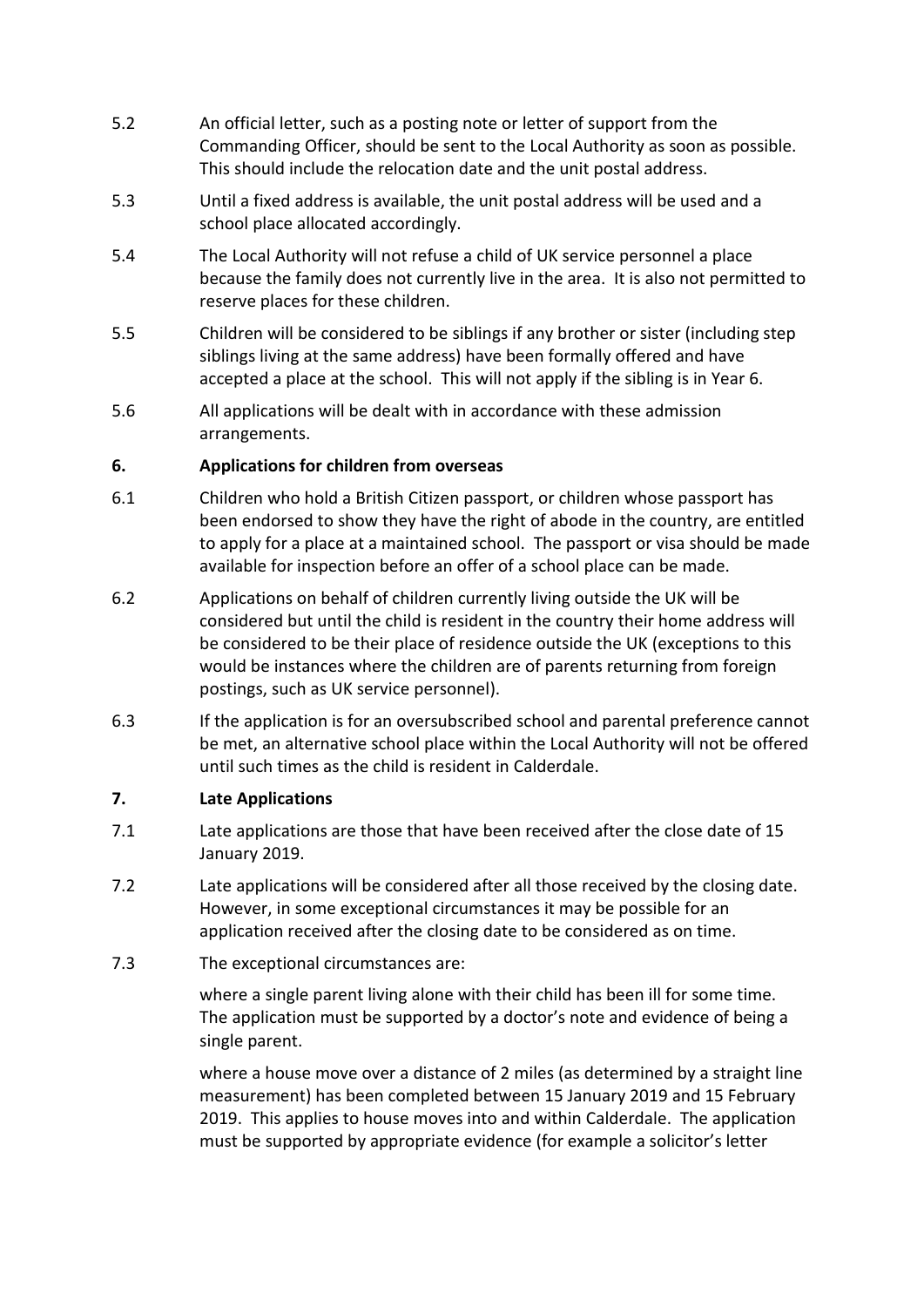confirming the completion of a house purchase or a copy of a tenancy agreement).

 where a service family (or crown servants returning from overseas) is moving into the area after the closing date (see paragraphs 5.1-5.6).

- 7.4 A move of less than 2 miles will not be considered as exceptional circumstances.
- 7.5 Exceptional circumstances will only be taken into account where an application form has been received before 15 February 2019 and where accompanied by all supporting evidence and any supplementary forms.
- 7.6 A late preference for a non-Calderdale school can only be considered if the appropriate admissions authority and relevant local authority determine that there is sufficient time to consider that preference.
- 7.7 Preferences cannot be amended after 15 January 2019, unless a house move over 2 miles (as determined by a straight line) has been completed between 15 January 2019 and 15 February 2019 and is supported by appropriate evidence.
- 7.8 Applications received between 16 January 2019 and 15 April 2019 will, as far as is reasonably practicable, receive the allocation of a school place on 16 April 2019 (National Offer Day).
- 7.9 Applications received between 16 April 2019 and 1 May 2019 will be processed along with any reallocation requests (see paragraphs 8.1-8.9), with the allocation of a place being made by 15 May 2019.
- 7.10 Applications received after 1 May 2019 will be dealt with in order of date received, with the allocation of a place being made as soon as is possible after 15 May 2019.

# **8. Reallocation Process**

- 8.1 Parents may ask for their child's name to be kept on a reallocation (waiting) list for any places that may become available after 16 April 2019.
- 8.2 Where reallocation is requested at a higher preference school than has been allocated, the place offered can be retained.
- 8.3 Where reallocation is requested at a lower preference school than has been allocated, or a school which was not originally listed on the application, the place at the higher preference school must be given up.
- 8.4 Where a school has been offered which was not originally listed on the application parents can request reallocation to all of the preferred schools or a school which was not originally indicated on the application.
- 8.5 The reallocation (waiting) lists will be ordered in terms of the school's oversubscription criteria.
- 8.6 Reallocation (waiting) lists for schools will be kept by the Local Authority until the beginning of the new academic year commencing September 2019. Waiting lists will then be maintained by the appropriate admission authority until at least the end of the Autumn term (December 2019). For primary schools where the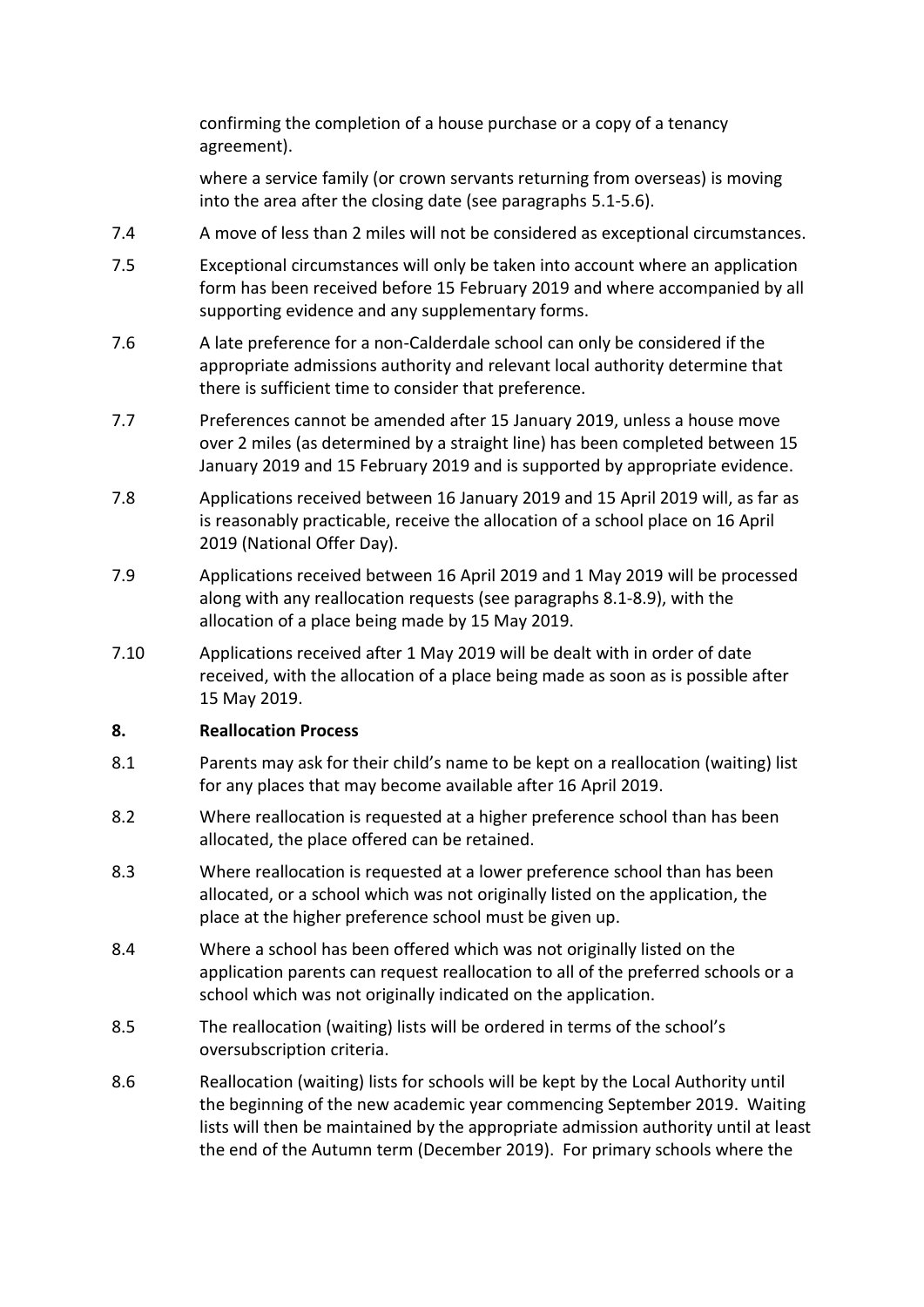Local Authority maintains the waiting lists, these will operate until the end of the academic year.

- 8.7 Parents wishing to apply for a place through reallocation should submit their request by 1 May 2019. All requests received by this date will be considered as on time reallocation requests and the individual schools oversubscription criteria will be applied.
- 8.8 Requests received after 1 May 2019 will be dealt with in order of date received on a weekly basis, with the relevant oversubscription criteria being applied.
- 8.9 The outcome of on time reallocation requests will be notified to parent by 15 May 2019.

#### **9. Proof of address**

- 9.1 The Local Authority reserves the right to ask parents for proof of their address.
- 9.2 Parents/carers must give their child's permanent home address on their application. The allocation of a school place will be made using the child's permanent home address as at 15 January 2019.
- 9.3 A child's permanent home address is defined as being the main, or only, residence where the child usually lives with their parent.
- 9.4 Where parents share parental responsibility for the child but reside in separate properties the Authority will use the address at which any Child Benefit is registered, unless there is evidence to suggest that the child either does not reside at this address or does not spend most of the school week at this address.
- 9.5 The Authority will investigate where there is a discrepancy between the address on the application and its records.
- 9.6 It is the parent's responsibility to provide information to prove the child's permanent home address, as requested by the Authority.
- 9.7 It is for the Authority to determine if, on the balance of probability, the address given on the application is the child's permanent home address.
- 9.8 It is recognised that a child may be residing at a temporary address as at 15 January 2019. A temporary address will only be considered in exceptional circumstances. Examples include:

the child's permanent home address has to be vacated due to structural damage;

the child is homeless.

- 9.9 It is the parent's responsibility to provide evidence of their exceptional circumstance and evidence that their child is not residing at a temporary address to gain advantage in obtaining a school place.
- 9.10 If the Authority finds that a false address has been given the allocated school place may be withdrawn.
- **10. Deferred admission**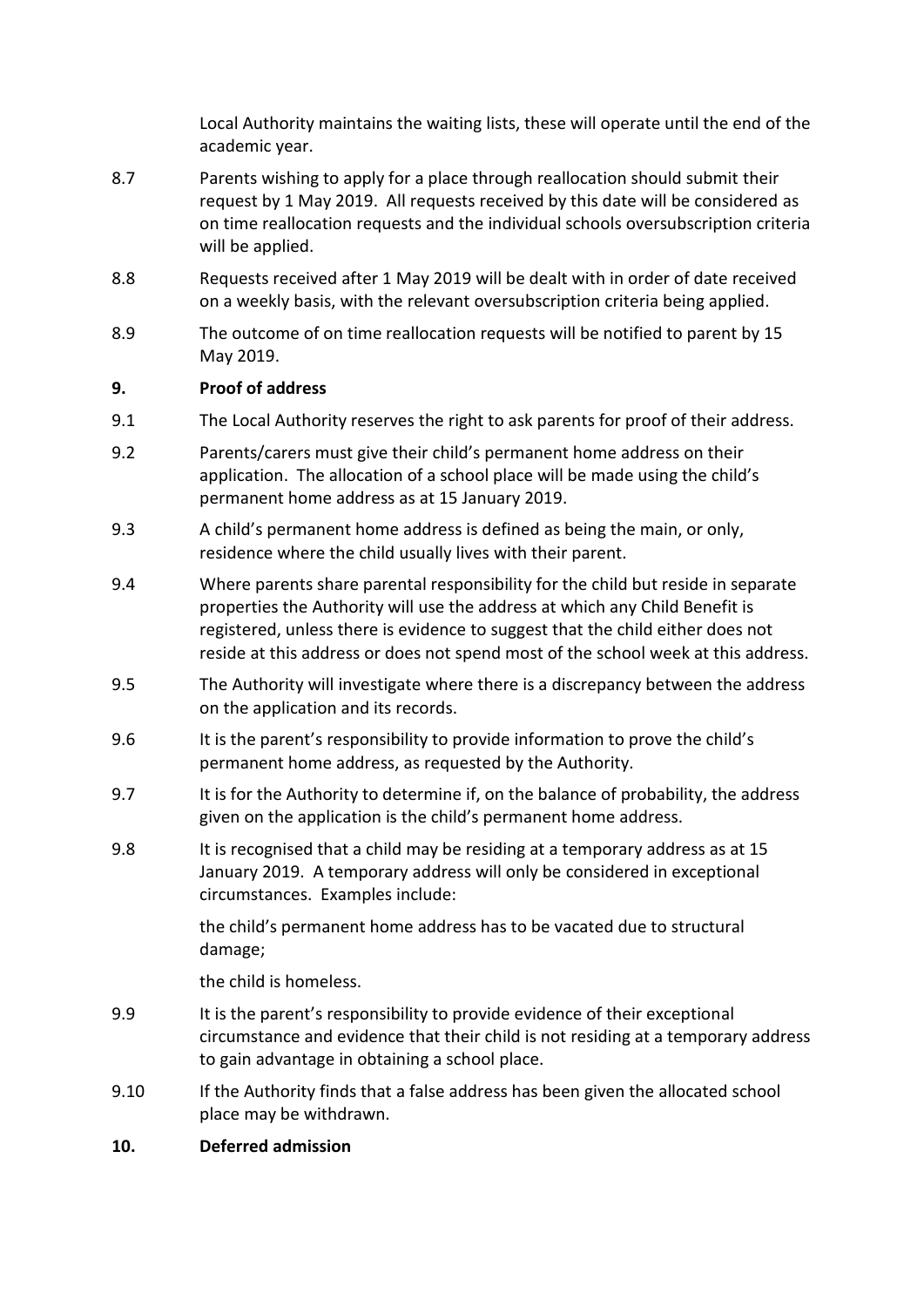- 10.1 Parents do not have to ensure that their child receives full time education until the start of the term following their fifth birthday. However, parents have a right to start their child in school in the September of the academic year following their fourth birthday.
- 10.2 Parents have the option to start their child on a part time basis or defer their child's entry until later that academic year.
- 10.3 If a parent decides to defer their child's entry to the school that they have been offered until later in the academic year, that place will be held for the child and will not be offered to another child.
- 10.4 Entry cannot be deferred beyond the point the child reaches compulsory school age. For children born between 1 April and 31 August parents cannot defer entry beyond the beginning of the April term of the school year for which the offer was made.
- 10.5 If parents decide that they no longer wish to take up their child's school place they must inform the Local Authority, in writing, that the place is no longer required. The place will then be withdrawn and reallocated to another child. Parents must then apply for a place in Year 1 for the following academic year.
- 10.6 Parents wishing to defer entry need to apply by the close date of 15 January 2019. Any request to defer entry or attend part time should be made to the school as soon as an offer is made.

#### **11. Admission of children outside their normal age group**

- 11.1 Parents of a summer born child (born between 1 April and 31 August) may request that they do not start school until the September following their fifth birthday and are admitted out of their normal age group (into reception rather than year 1).
- 11.2 The decision to admit outside of a child's normal age group is made on the basis of the circumstance of each case.
- 11.3 The Local Authority will provide, on request, an application for parents to apply for admission outside of the child's normal age group.
- 11.4 Parents must still apply for a school place by the close date of 15 January 2019. In addition to this they must contact the Local Authority to request a separate application to apply for admission outside the child's normal age group.
- 11.5 Parents must return the application to the Local Authority, along with any accompanying evidence, by the close date of 15 January 2019.
- 11.6 On receiving an application for entry outside of a child's normal age group the Authority will convene a panel to consider the request. This may include, where appropriate, representatives from:

the admission authority;

the Early Years Team;

the Special Educational Needs Team;

Virtual Schools;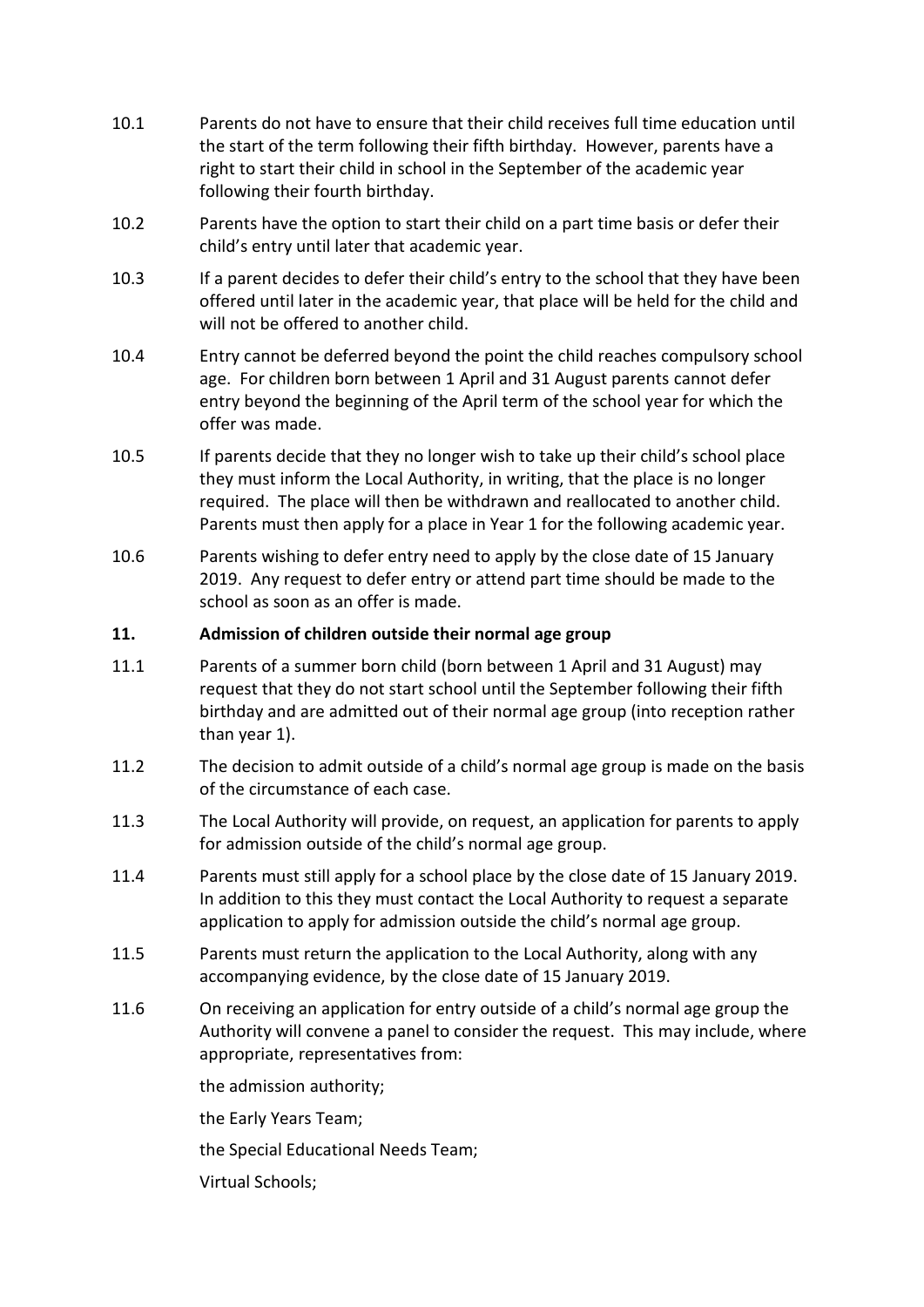the school.

11.7 The panel will look at the following factors when considering the request: the parent's views;

> information about the child's academic, social and emotional development; where relevant, the child's medical history and the views of a medical professional;

the views of the head teacher of the school;

information from any professional persons regarding the child's best interests.

- 11.8 The Panel will make decisions on the basis of the individual circumstances of each case and the best interests of the child concerned.
- 11.9 If the parental request for admission outside the normal age group is agreed, a separate application for a place in the next cohort would have to be made by 15 January 2020. There would be no guarantee that a place would be able to be offered at the preferred school.
- 11.10 If the parental request for admission outside the normal age group is refused, the formal application which has already been submitted will be processed.
- 11.11 When informing a parent of their decision the Local Authority will set out clearly the reasons for their decision.
- 11.12 Parents who are refused a place at a school have the right to appeal to an independent appeal panel. They do not have the right to appeal if they have been offered a place and it is not in the year group they would like.
- 11.13 If parents are dissatisfied with the outcome of their request for admission outside the normal age group they have the right to complain the decision through the Local Authority's complaints procedure.

# **12. Fair Access Protocol**

12.1 All Calderdale schools will act in accordance with the Fair Access Protocols which have been adopted to give access to educational provisions for hard to place pupils.

# **13. In Year Applications (casual transfers)**

- 13.1 For parents requesting a primary school place with the Elland, West Central Halifax or North Halifax areas an 'In Year Application' must be submitted, expressing a preference for up to a maximum of five schools. This also applies to parents resident in Calderdale and wishing to express a preference for their child to be admitted to a school located in another local authority, where coordination exists.
- 13.2 Parents must also have 'Part B' completed by their child's current, or most recently attended, school.
- 13.3 When the Local Authority has received an 'In Year Application' from parent and a completed 'Part B' from the current, or previous, school the application will be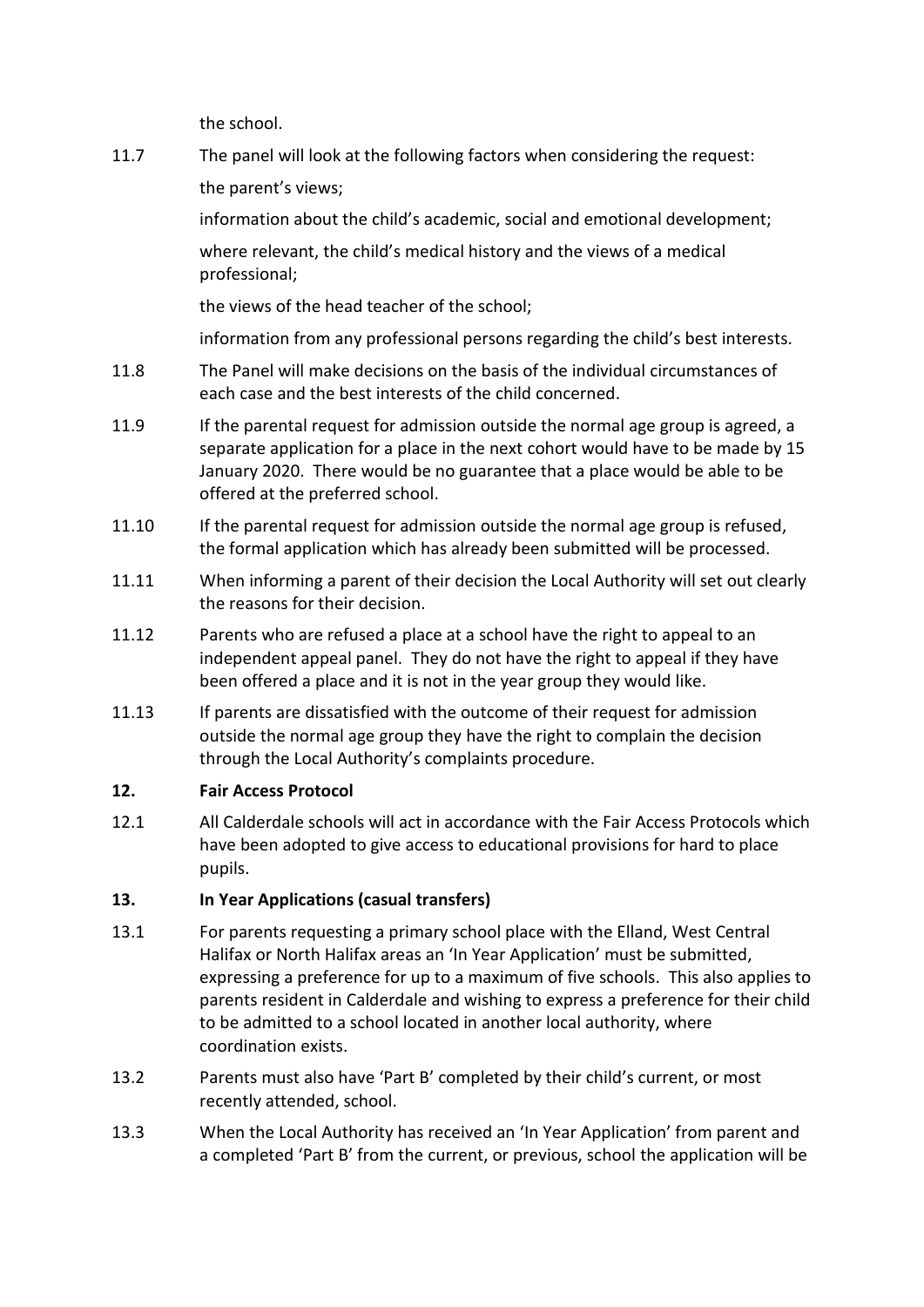presented at the next scheduled meeting of the Behaviour and Attendance Collaborative (BAC).

- 13.4 Behaviour and Attendance Collaborative meetings are held during term time only on a fortnightly or thrice weekly, depending on area, basis.
- 13.5 Each primary school within the BAC area is represented at the meeting by a person who is empowered to make decisions on behalf of the admissions authority. For schools where the Local Authority is the admission authority a representative may be provided from the school or by the Authority.
- 13.6 Parents will be informed of the outcome of their request in writing by the Local Authority.
- 13.7 If a place is refused at any of the preferred schools the parent will be provided with information relating to their statutory right of appeal.
- 13.8 Where an application has been submitted and a child, resident in the Local Authority area, is without a school place, in the event that one of the preferred schools cannot be allocated, an alternative will be offered.
- 13.9 To apply for a place at a primary school in Calderdale in an area where a Behaviour and Attendance Collaborative does not exist parents should apply directly to their preferred school.
- 13.10 If a parent wishes to request a transfer for a child who is in receipt of an Education, Health and Care Plan (formally a Statement of Special Education Needs) they should, in the first instance, contact the Calderdale Council Special Educational Needs Team.
- 13.11 In the case of children looked after an 'In Year Application' should be completed by the allocated Social Worker and the 'Child Looked After' status marked on the application.
- 13.12 Parents of children resident outside of Calderdale should approach their home local authority to apply for a place. If that authority does not coordinate in year applications then the parent can apply via the Calderdale 'In Year Transfer' form.
- 13.13 Where an application for place has been refused at one of the schools involved in a Behaviour and Attendance Collaborative, parent can request that the child's name is added to a waiting list. The child's name will remain on the waiting list until the end of the academic year and the waiting list will be reviewed at each meeting of the Behaviour and Attendance Collaborative.
- 13.14 Where an application for a place at a Calderdale school has been refused, and the school is not involved in a Behaviour and Attendance Collaborative, any request for a child's name to be added to a waiting list should be made directly to the school. It is not a legal requirement for a waiting list to be held beyond the first term of the normal year of entry.
- 13.15 All waiting lists will be maintained in the order of the individual school's oversubscription criteria.